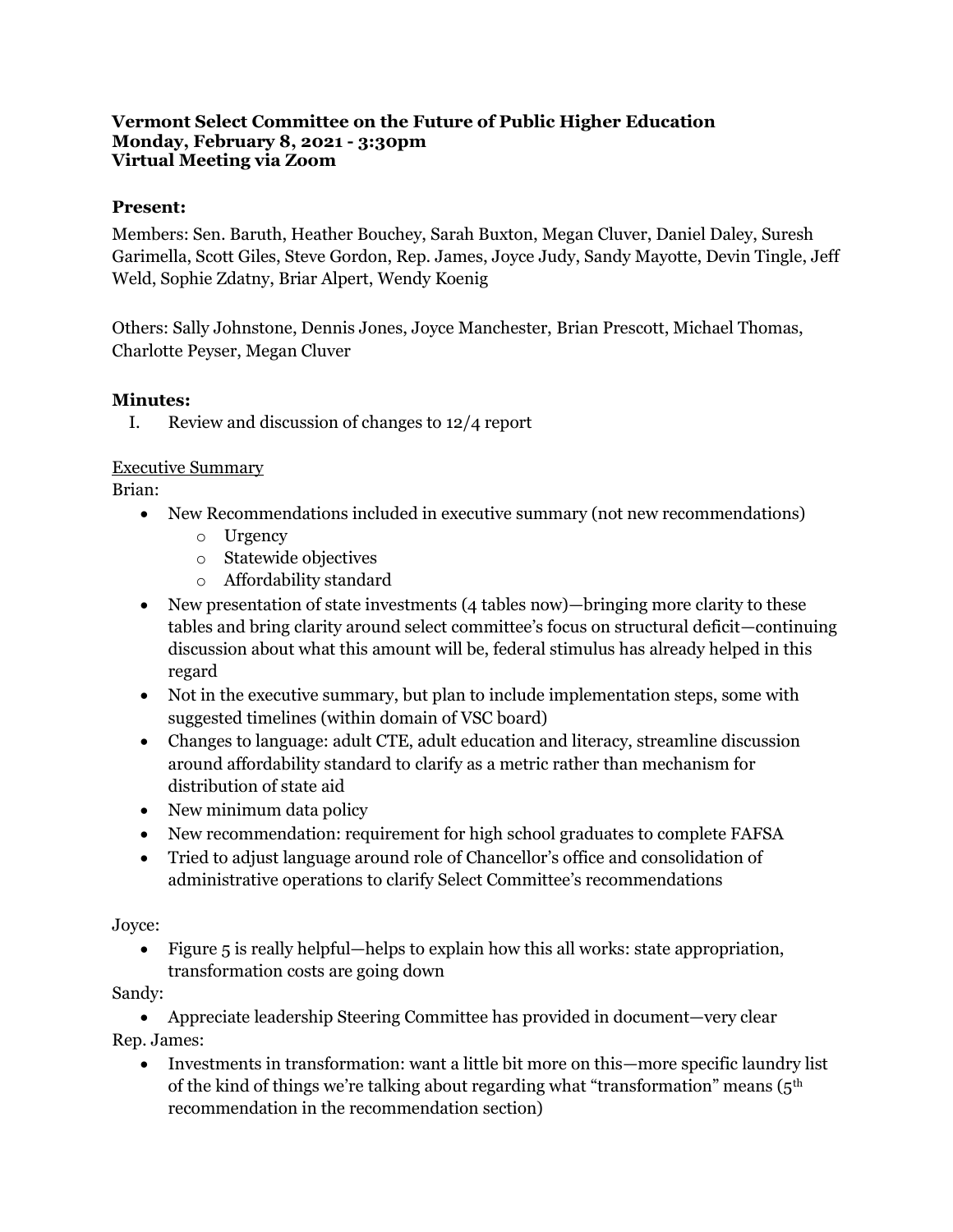Brian:

• Transformation is subject to Board's discretion, but broadly speaking includes: activities that lead to greater academic sharing, engagement with accreditors, branding associated with shifting from multiple institutions to one, state board has been meeting frequently within the last year--there are expenses associated with that, external assistance to facilitate changes

Dennis:

• New administrative data systems will be a transformation cost

Brian:

- Operational transformation versus capital transformation are now included in one line item—repurposing physical space or demolishing buildings that are no longer useful
- Deferred maintenance falls under capacity

### Sen. Baruth:

- VT legislature articulating goals in statute—amenable to this discussion
- Chancellor Spaulding released a plan that did not include who was responsible for closing/consolidating campuses—legislature decided that trustees held the power to cease operations, but not to sell campuses
- We have to articulate what exactly the trustees have the authority to do and what the legislature has the authority to do in terms of campus closures/mergers
- Right now it seems that the legislature is in charge of selling a campus, but unclear who has the power to shut campus operations down
- This discussion should be raised to the committees of jurisdiction

Sophie:

- Have to determine who is responsible for selling/leasing out individual buildings on campuses for alternative uses
- Statute has not changed since 1963 where VSC was given jurisdiction over the properties Sarah:
	- Make specific recommendations around adult CTE and adult education and literacy programs?
		- Recommending that we not make specific recommendations but say that there is an opportunity to connect adult system better with VSC—the purpose for doing this is not organizational, it's a way to expand the customer of the VSCS and provide a more seamless experience in accessing more points of adult education—worthy of additional clarification?
		- Interest in putting a finer point of the opportunity to provide a dedicated organizational component that is tasked with providing outreach and services to employers to connect them with trainings, programs, certificates as a new revenue source for VSCS—if this is of interest, this should be made more clear (support from Sandy, Megan Cluver, Sophie, Rep. James)

Sandy:

• Should be stronger language around involving small and mid-size employers (because there are not a lot of large employers in VT)

Steve: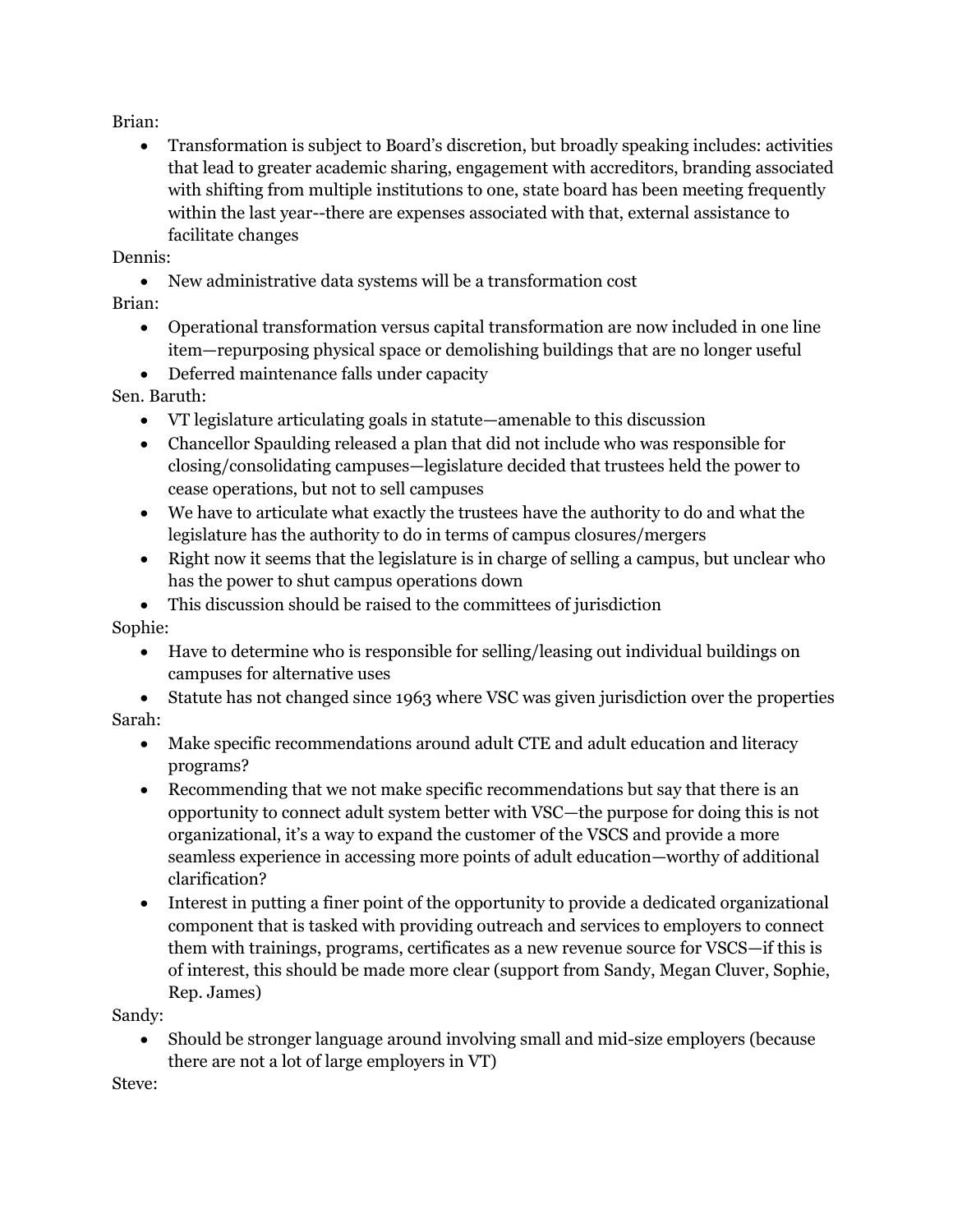• Should also involve associations (i.e. hospital system) and business roundtables rather than focus solely on individual employers

#### Sarah:

• Use example of VTC as organizer/intermediary for companies who do electrical work help to place apprentices and employees

### Brian:

• Some of these items are in the document when speaking of the role of the Chancellor's office (including a particular need for employer/workforce development services) should this be raised earlier in the document rather than housed in section on how to serve students better?

### Joyce:

- Perhaps this should be included in the recommendations to avoid making the executive summary too long
- Executive summary should be the highlights, recognizing that it's not inclusive of everything we have to say
- Include at a high level in executive summary and get into more detail in recommendations

#### Sophie:

• Note page numbers where individuals can find more information on a given subject within the executive summary

## Recommendations

Sarah:

• FAFSA completion recommendation: why would VT adopt this? What are naysayers going to say? Will high school graduation rates go down if students do not complete the FAFSA?

#### Brian:

• Recommendation is inspired by other states that have this in place—tends to lead to more students thinking about college possibilities, addressing cost gaps and affordability concerns, and getting a financial plan in place

## Heather:

- Have been doing this work with VSAC for a long time in terms of universal FAFSA completion—will not be a surprise to the field
- To actually complete the FAFSA form, parents need to share information—this could be a point of contention

## Scott:

- Only 55% of students are completing, which translates to 90% of students on VSCS campuses—it's a strong point
- Are all students going to be required to complete the FAFSA knowing that not all students are not going to attend postsecondary education?
- Some states had Promise programs in place as well—closely linked
- If students are not going to attend college, there could be a requirement to complete the next step in students' path (i.e. apprenticeship application)

Dennis: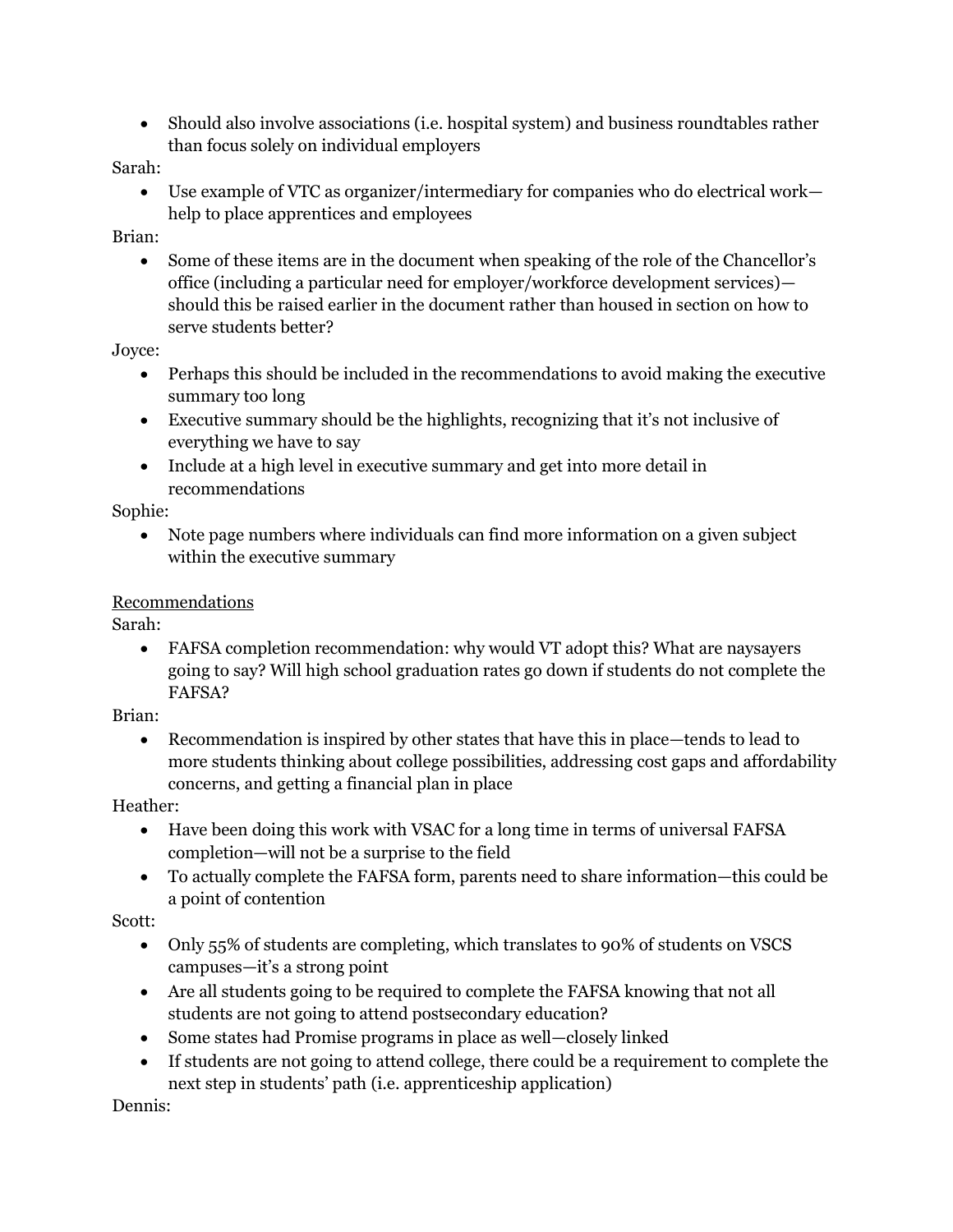• Chicago Public Schools have this requirement and have seen an uptick in FAFSA completion and college attendance

#### Heather:

- Personalized learning plan already in place—could include FAFSA completion in this requirement
- Completing the FAFSA and understanding how much funding students are eligible for could mean an increase in college consideration and subsequent enrollment

#### Daniel:

• Is forcing students to do something yield the desired result? Would like to see more correlation studies here on FAFSA completion versus college attendance

## Steve:

• How is system going to positively impact issues ongoing in VT workforce? We have a problem finding professionals to fill roles—the VSCS should be addressing this—could be very appealing to the legislature because it ties back to jobs and the economy

• Value proposition: how can VSCS help provide a workforce in the next 8 years? Sarah:

- Expand availability of paid internships—there is evidence of ROI even with 8 week internships—students are more likely to apply to work at their internship host, employers are better connected to education providers
- Highlight paid work experiences in college

## Sandy:

• Have to consider that, in light of COVID, employers do not have to limit searches to Vermonters

Jeff:

- Seeing more and more job postings leaning away from degree requirements and more toward skill sets (which are clearly achieved through higher education)—but the missing piece is even if individuals do not have a postsecondary degree, they will reach a point where they will need a soft skill to advance in their careers—VSCS has a role to play here
- VSCS could be entrepreneurial and fill this role—provide flexible, next-level training for employees—can do it remotely

## Joyce:

• Recommendation 3—is economic development aspect not strong enough?

Steve:

- Economic and workforce are different
- VSC has to internalize efforts to play a role in workforce development—has to be internal and VSCS has to make the commitment
- Who has to do the "elevating?" It's the role of the VSCS

Brian:

• Legislature has to specify that the VSCS has to commit to this—expect VSCS institutions to serve as a workforce development entity

Daniel:

• Difference between student wants and workforce needs—have to find a balance, but it's hard to articulate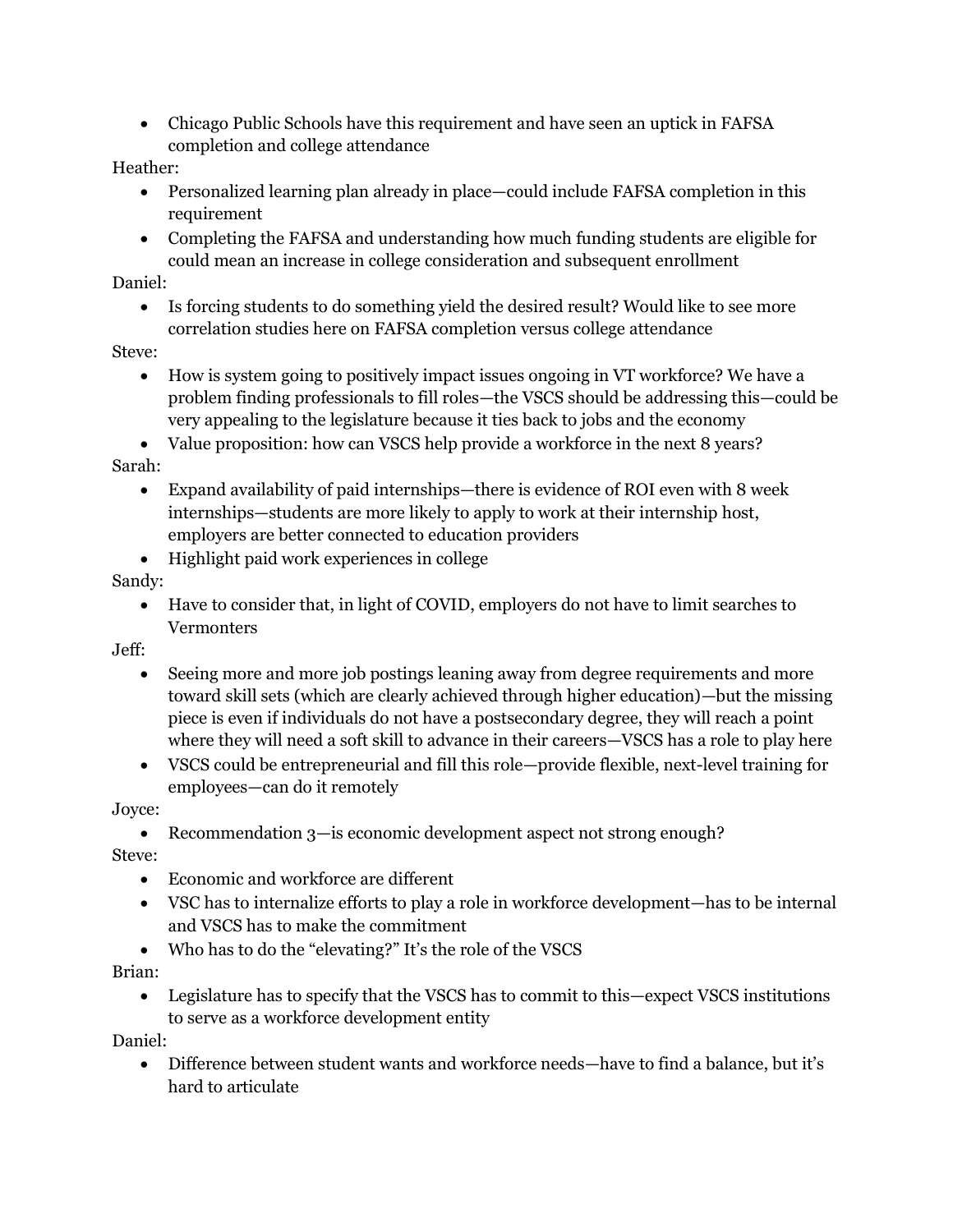• Have to provide workforce development for those who are already in the workforce, but also have to realize that some students are not considering what's available in the workforce and, instead, focusing on the degree path they want to pursue

#### Megan:

• Suggestions that the legislature should set metrics to hold system accountable—should the Committee be prescriptive on what those metrics are? Traditional metrics should be measured, but adding upskilling, job placement for those able to work remotely, other more innovative metrics could be recommended by the Committee

### Brian:

- If legislature specifies workforce development as a need, metrics will focus on this Sandy:
	- Is there a way of acknowledging the role of innovation beyond Vermont? Making sure students are prepared to be employed in a larger arena/prepared for remote work

### Sarah:

• Seeing a more entrepreneurial turn in labor force—scaling study in entrepreneurial supports could be an early win (already offered at CCV and VTC)

### Dennis:

• Link students to other entrepreneurs rather than big companies

## Steve:

• Most important recommendation is for legislature to provide strategic objectives to VSCS—everything else will flow from that

## Sophie:

• Part of the job of the Board to figure this out, but there will be input from the legislature Brian:

- This theme has emerged in focus groups re: how investments should be allocated
- We are close to hitting the mark on all of these items—just need some refinement

# *Final thoughts*

Scott:

• Affordability standard changes—works well from a VSAC perspective, beginning conversation grounded in data

Rep. James:

• Increasing funding for VSAC for aid to low-income students in context of grant portability—thought that this conversation is beyond the scope of Select Committee and had talked about excluding this element

Brian:

• This item is intended to spark discussion around whether grant portability is appropriate in Vermont—intent is to have grant dollars go to VT students who attend VT institutions—not intended to address existing allocations of grant dollars

Scott:

• Challenge with funding model in front of us is that it doesn't directly deal with affordability challenges—insofar as there's additional money to deal with this, VSAC would be supportive—how this plays with the grant program would require nuance

Joyce: